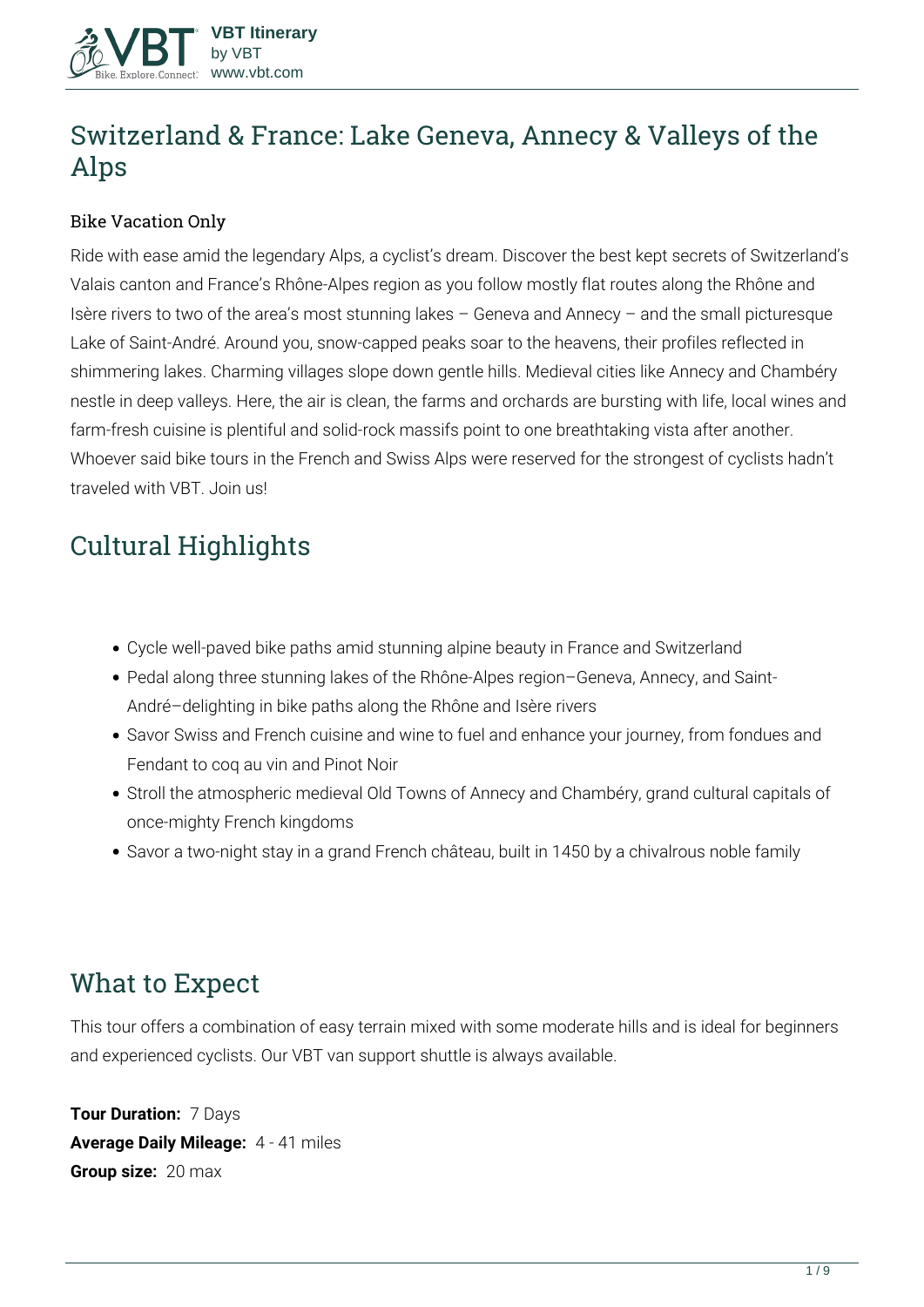

# **Climate Information**

#### **Average High/Low Temperature (°F)**

May 67º/50º, Jun 73º/57º, Jul 80º/61º, Aug 79º/60º, Sep 72º/54º, Oct 61º/47º

#### **Average Rainfall (in.)**

May 3.0, Jun 3.1, Jul 2.6, Aug 3.1, Sep 3.0, Oct 3.4

## **DAY 1: VBT Bicycle Vacation begins / Warm-up ride / Travel to Switzerland / Abbey of St-Maurice / Welcome reception and dinner**

Your tour starts at 2:00 p.m. at the Grand Hotel des Bains in Lavey-les-Bains, Switzerland (Phone +41 (0)24 486 15 15). Your trip leaders will meet you in the lobby wearing VBT staff garments. If your arrival at our Swiss hotel will be later than 2:00 p.m. or if you are delayed, please call the hotel and ask the front desk to pass the message on to your VBT trip leaders.

**Today's Ride Choices**

**Afternoon** Warm-up — 7.2 km (4.5 miles)

**What to Expect:** The warm-up ride will give you the opportunity to become familiar with your bike as you ride country roads with little traffic. There will be an occasional uphill climb, and the ride will take you through the charming Swiss village of Saint-Maurice.

**Cumulative Distance Range:** 7.2 km (4.5 miles)

**Included Meals:** Dinner

## **DAY 2: Route du Rhône bike path / Sion**

After a hearty European breakfast, set out on the tranquil Route du Rhône bike path, following the course of the Rhône upriver. As you get underway, you leave the steep jagged cliffs of the Dent de Morcles behind. These dramatic rocky slopes mark the westernmost reaches of the Bernese Alps, dropping precipitously into the Rhône Valley. Before you, the exhilarating vistas of Switzerland's majestic and towering range opens up.

Near Evionnaz, traverse a serene nature reserve beloved by the residents of the Valais canton. Then you pass Martigny, a stunning mountain village where roads from France and Italy converge, and pedal into a valley blanketed with lush vineyards. The Valais is Switzerland's third largest wine region. Some of the classified Grand Crus of Sion – like the Fendant and the Syrah – may sound familiar to you.

Your ride along the river is leisurely and never dull. You cycle past small villages on the gentle slopes of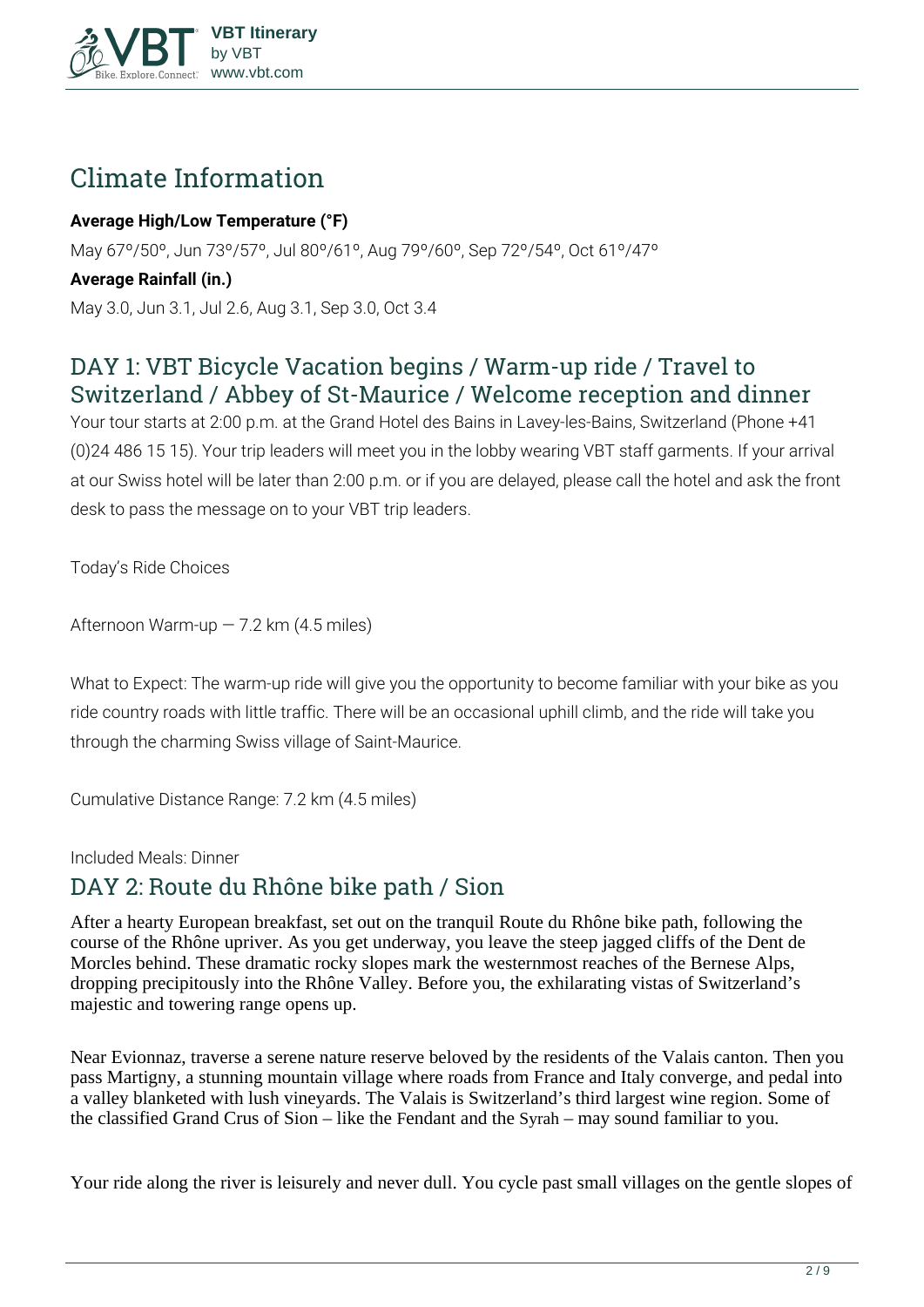

the valleys and spin past farms and orchards of apples, apricots, pears, cherries, strawberries and raspberries. Even the legendary Valais headwind, which caresses the valley from late morning to evening during good weather, cannot tarnish this incredibly scenic ride into this hidden corner of Switzerland.

As you approach Sion, the capital of the Valais canton, the two towering rock bastions of Tourbillon and Valère greet you from their lofty perches. There'll be time to stroll the pedestrian streets of the Old Town, rich in culture and history and embellished with stone fountains and lively cafés. After lunch on your own, you travel back to your hotel, where you have time to rest in the shade of huge sequoia trees, walk on the trails of the landscaped park, or soak in the thermal pools, where your entry is included.

Dinner is at the hotel's restaurant tonight, where you can select your favorites directly from a large buffet spread.

**Today's Ride Choices**

**Morning** Lavey to Saillon — 24 km (15 miles) | Saillon to Sion — 17.5 km (11 miles)

**What to Expect:** Today's ride is easy and flat, almost entirely on a well-paved bike path. The headwind that generally starts blowing around mid-morning up the valley in good weather may slow down your pace. Expect some traffic at the end of the long option entering the city of Sion, where drivers are generally used to and gentle with riders.

**Cumulative Distance Range:** 24 — 41.5 km (15 — 26 miles)

**Included Meals:** Breakfast, Dinner

### **DAY 3: Villeneuve on Lake Geneva / Montreux / Travel to France**

After breakfast, you cycle out of Saint-Maurice into the Chablais region, the spectacular alpine area straddling Switzerland and France. Your route again follows the Rhône River, pointing you toward Lake Geneva. As you ride out of the village, you may glimpse the sharp, soaring peaks of the Dents du Midi chain. Despite your mountainous surroundings, today's route is very relaxed, tracing a pleasant valley on well-paved bike paths and passing Swiss chalets, manicured gardens, and postcard-perfect ponds.

At Le Bouveret, just before the river pours into Lake Geneva, your route gently bends right onto the Rhône bridge. Here, you ride into the shaded wetlands of Les Grangettes. This peaceful nature reserve hosts a profusion of biodiversity, including many migratory birds. This morning's pleasant spin ends at the eastern tip of Lake Geneva in Villeneuve, or New Town, which in fact boasts a charming Old Town of cobbled streets and inviting cafés – the ideal place for a stop and a short stroll. After, you cycle or shuttle to Montreux.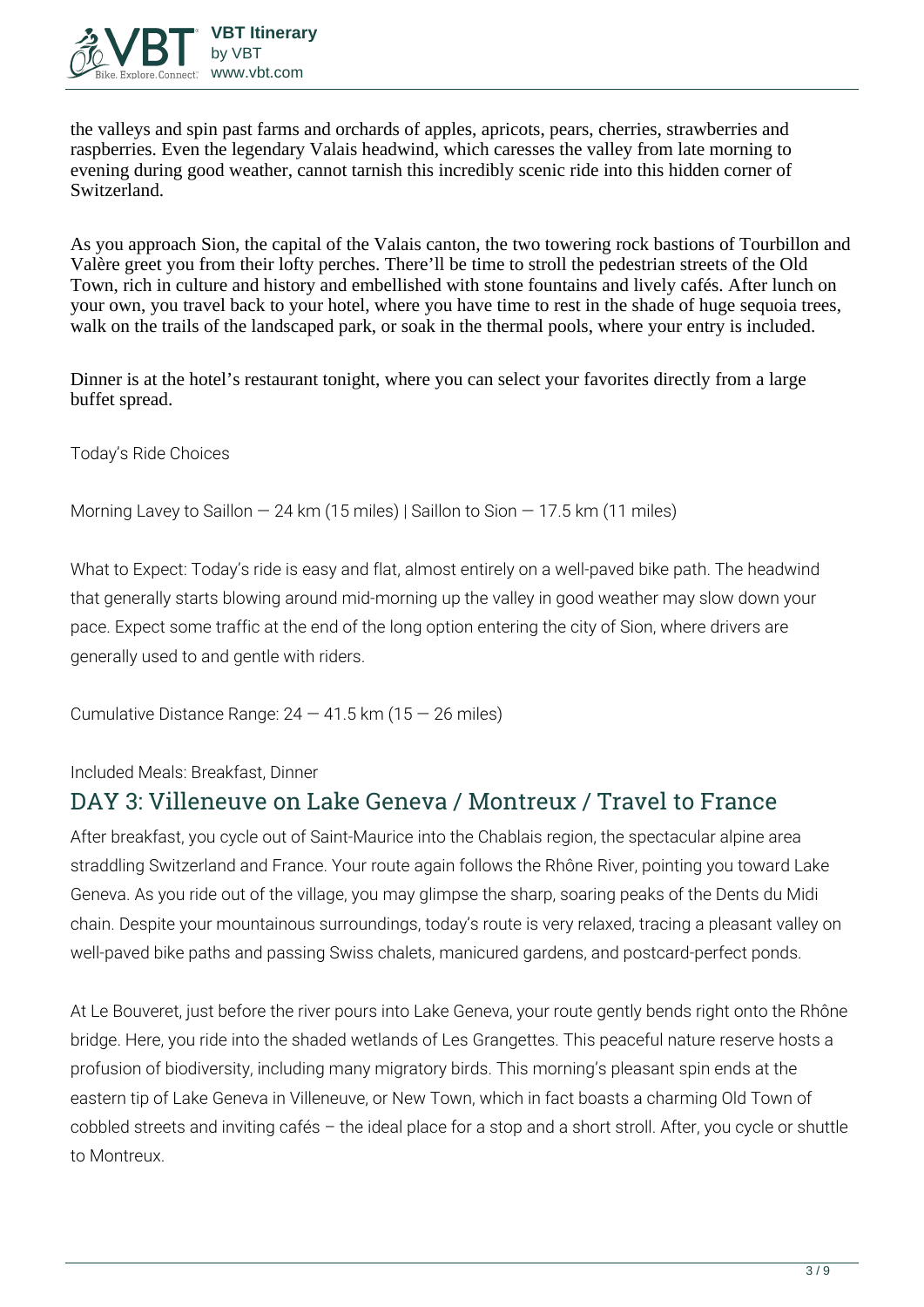If you choose to ride, follow a lakeside route, passing by the historic Chillon Castle and continuing to Montreux on the way. You end your ride in this popular resort town on Lake Geneva where you can admire elegant villas and lovely gardens. Stop at Place du Marché, where a statue of Freddie Mercury gazes out over the lake. The lake promenade is the perfect spot to enjoy lunch on your own. Then continue by private motorcoach into France and the picturesque village of Talloires, hugging the shores of scenic Lake Annecy. Settle in to your hotel here, a hidden gem away from the crowds and set beautifully on the water with magnificent views of the Massif des Bauges to the west and La Tournette and Col de Forclaz to the east. Celebrities like Mark Twain and Paul Cezanne stayed in this historical and century-old former abbey. The sublime Saint Germain abbey and chapel perches high above on a distant hillside.

Tonight, stroll into historic Talloires for dinner on your own. You might try a Raclette with the famous quality cheeses of Haute-Savoie and match it with a local wine, like Chignin or Apremont.

#### **Today's Ride Choices**

**Morning** Lavey to Villeneuve — 32 km (20 miles) | Villeneuve to Montreux — 9 km (6 miles)

**What to Expect:** Today's ride is easy and mostly follows a flat paved bike path until Villeneuve. When the weather is good, a mid-morning to evening headwind blows up the valley and can slow down the ride. From Villeneuve to Montreux, the route, for the first two miles, is a bike lane shared by pedestrians, and then on a regularly trafficked slightly rolling road. The Villeneuve to Montreux option requires some caution and is therefore rated easy/moderate.

**Cumulative Distance Range:** 32 – 39 km (20 – 24 miles)

#### **Included Meals:** Breakfast

## **DAY 4: Lake Annecy loop / Paccard Bell Foundry / Medieval Annecy**

After breakfast begin your ride by cycling south from your hotel in the Haute-Savoie region. Your focus is the breathtaking Lake Annecy – Europe's cleanest lake thanks to protection measures enacted in the 1960s – and its namesake city. Your loop follows a well-paved bike path past the staggering sheer cliffs of the Bauges Mountains that seem to surge dramatically out of the waters. Keep your eyes out, too, for the Château de Duingt, perched on a tiny islet linked to the mainland by a causeway. It is not open to visitors, but worth a photo stop.

As you approach the city of Annecy, follow the sign to the Paccard Bell Foundry if you wish. Over seven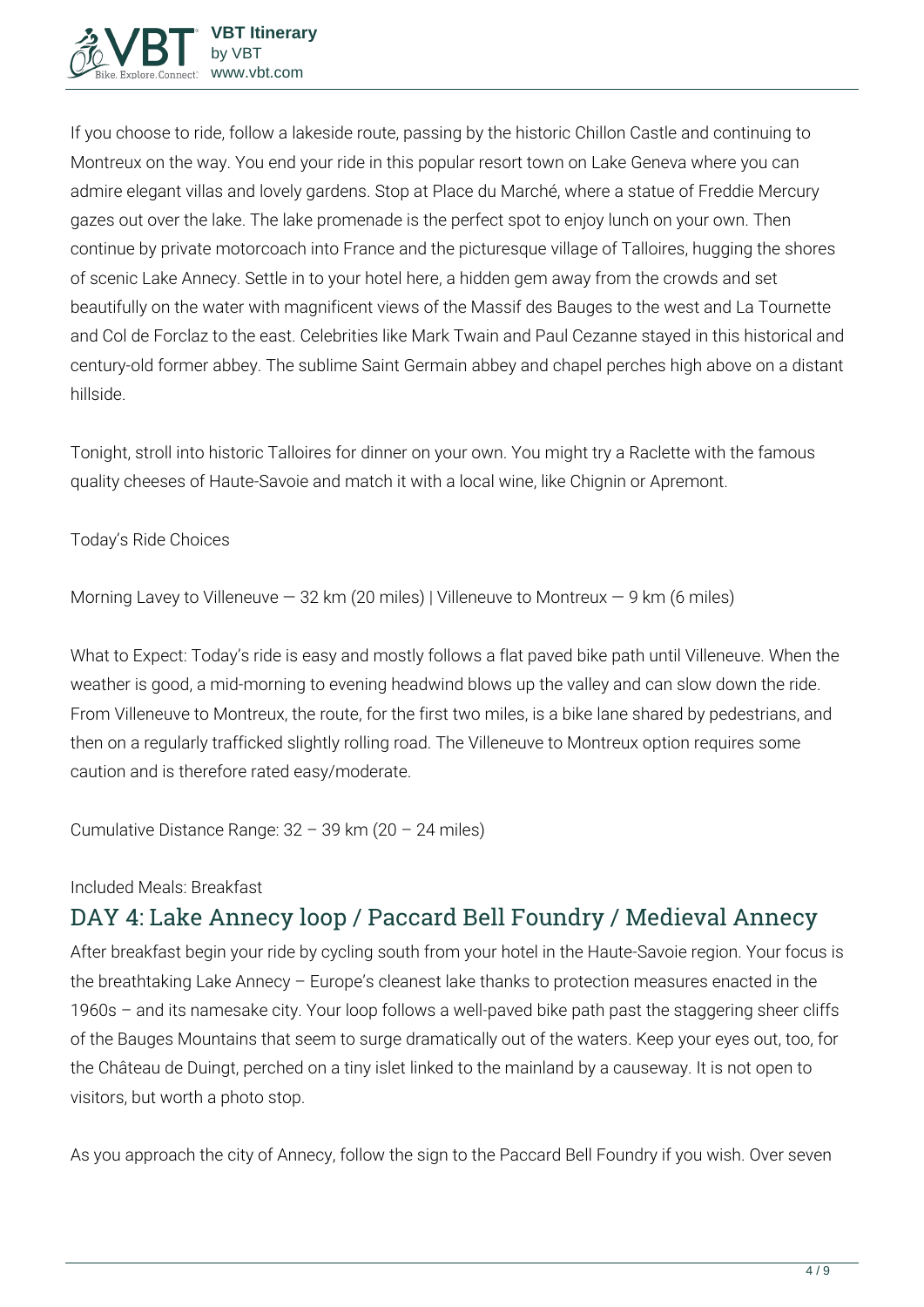

generations, this family business has cast more than 120,000 bells for institutions all over the world, including the bells that ring out from the Notre Dame Cathedral in Paris. In 1950 and 1951, it cast 57 replicas of the Liberty Bell and distributed one to each of the then 48 US states as tributes to the American role in the liberation of Europe during World War II. The largest bell they've made is the 66,000-pound World Peace Bell, which hangs in Newport, Kentucky. It rings every day at 12:05 p.m. so as not to drown out the city's other noontime bells.

Later, arrive in historic Annecy, called the "Pearl of the French Alps" for its stunning setting between mountains and lakes. There'll be time to explore its pedestrian streets lined with charming canals, bridges and archways that might bring Venice to mind. The Old Town is full of unique charms and historic buildings. Admire the Palais de l'Isle, a 12<sup>th</sup>-century prison on an islet in the River Thiou, the Château d'Annecy, the 16<sup>th</sup>-century Cathedral of Saint-Pierre and the Pont des Amours, the Lover's Bridge. Savor lunch on your own in an inviting café, perhaps watching swans glide on the river, and enjoy a *crème glacée* – locally made ice cream – for dessert.

Shuttle back to the hotel, or join today's longer option that completes a circumference around the lake. Pass a popular lake beach, perhaps dipping your toes in the crystal-clear water, and several lakeside villages steeped in charm. In the distance, catch sight of the Aravis Mountains, famous for the hairpin turns and steep bends featured on the Tour de France.

Later, relax and take a dip in the lake, stroll the vegetable gardens by the cloister or treat yourself to the hotel spa. Dinner is at the hotel gourmet restaurant, a delicious meal of French specialties.

**Today's Ride Choices**

**Morning** Talloires to Annecy — 26 km (16 miles)

**Afternoon** Annecy to Talloires — 13 km (8 miles)

**What to Expect:** Today's ride follows a well paved road and bike path. There is an initial steep downhill soon after Talloires, then it is all flat to Annecy. The area, especially before Annecy, is very popular and bikers may encounter skaters and walkers on the path. The afternoon ride is easy although it includes one climb. Note: in the summer it may be crowded with a number of bikers. In the villages, attention must be paid to cars.

**Cumulative Distance Range:** 26 – 39 km (16 – 24 miles)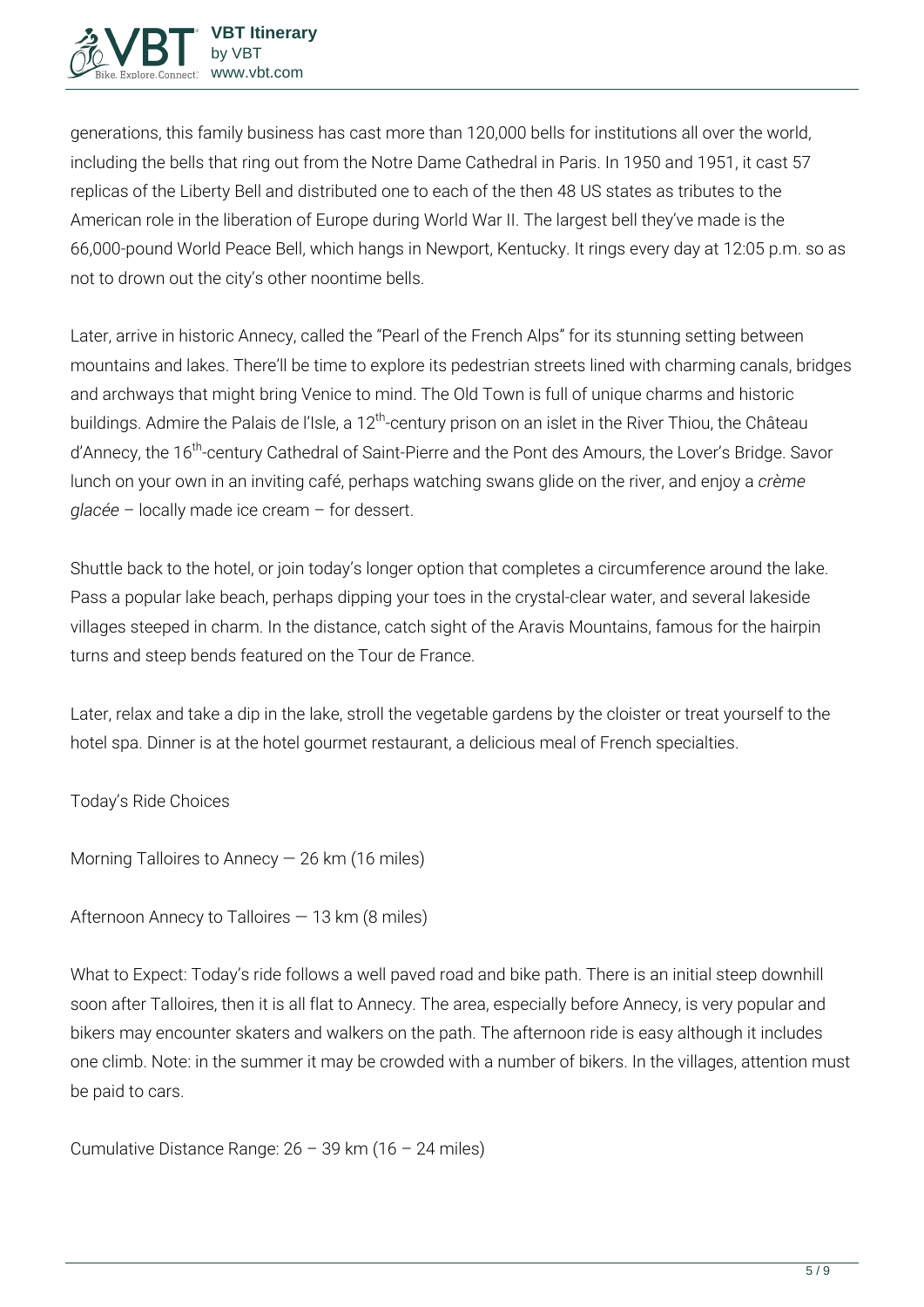

**Included Meals:** Breakfast, Dinner

## **DAY 5: Cycle to the medieval Cité de Conflans along the Chaise and Arly Rivers / Wine tasting / Settle into your château**

After a hearty French breakfast, say goodbye to your hosts and set out on one of the most beautiful rides of the region. Leaving the southern tip of Lake Annecy, you cycle along a quiet, smooth bike path as the Bauges Range rises up on one side and the Beaufortain soars on the other. In the Chaise River Valley, enjoy majestic views of the Faverges Castle with its red-roof cylindrical stone tower. The Col Tamié has the largest fort to have been built on the edge of the Alps by France, while gorges and caves in the distance tell that the region has been inhabited by man since the Neolithic Age.

After a slight climb at Ugine, you leave the Haute-Savoie and meet the L'Arly River, which you follow to Albertville. Gateway to some of the best international ski areas of the Alps, Albertville hosted the 1992 Winter Olympics. Lunch is included in the neighboring medieval City of Conflans. A French historic site and monument, the picturesque Cité de Conflans is sheltered behind 14<sup>th</sup> century walls and offers views of the Combe de Savoie valley, the Bauges and Chartreuse mountains like no other. In the afternoon continue cycling the new paved bike path that lines the Isère River into fertile farmlands. Here it is common to meet local farmers caring for their *pépinières,* or vine nurseries. Your ride ends in the shaded pond district called Lake de Carouge.

Later settle in to your elegant French château, then visit the 15-century cellar and savor a wine tasting before a delicious dinner overseen by your gracious hosts. It's the perfect end of a beautiful day and an ideal venue to sample the region's finest wines.

**Today's Ride Choices**

**Morning** Talloires to Cité de Conflans — 35 km (22 miles)

**Afternoon** Cité de Conflans to Lac de Carouge — 27 km (17 miles)

**What to Expect:** With the exception of a short climb into the City of Conflans, the ride today is very easy and follows mostly a bike path along rivers or country roads. All in all, it is a very enjoyable day of cycling.

**Cumulative Distance Range:** 35 – 62 km (22 – 39 miles)

#### **Included Meals:** Breakfast, Lunch, Dinner

## **DAY 6: Ride to Lake of Saint-André / Stroll Chambéry**

Today promises another ride into stunning cultural and natural beauty. From your château you cycle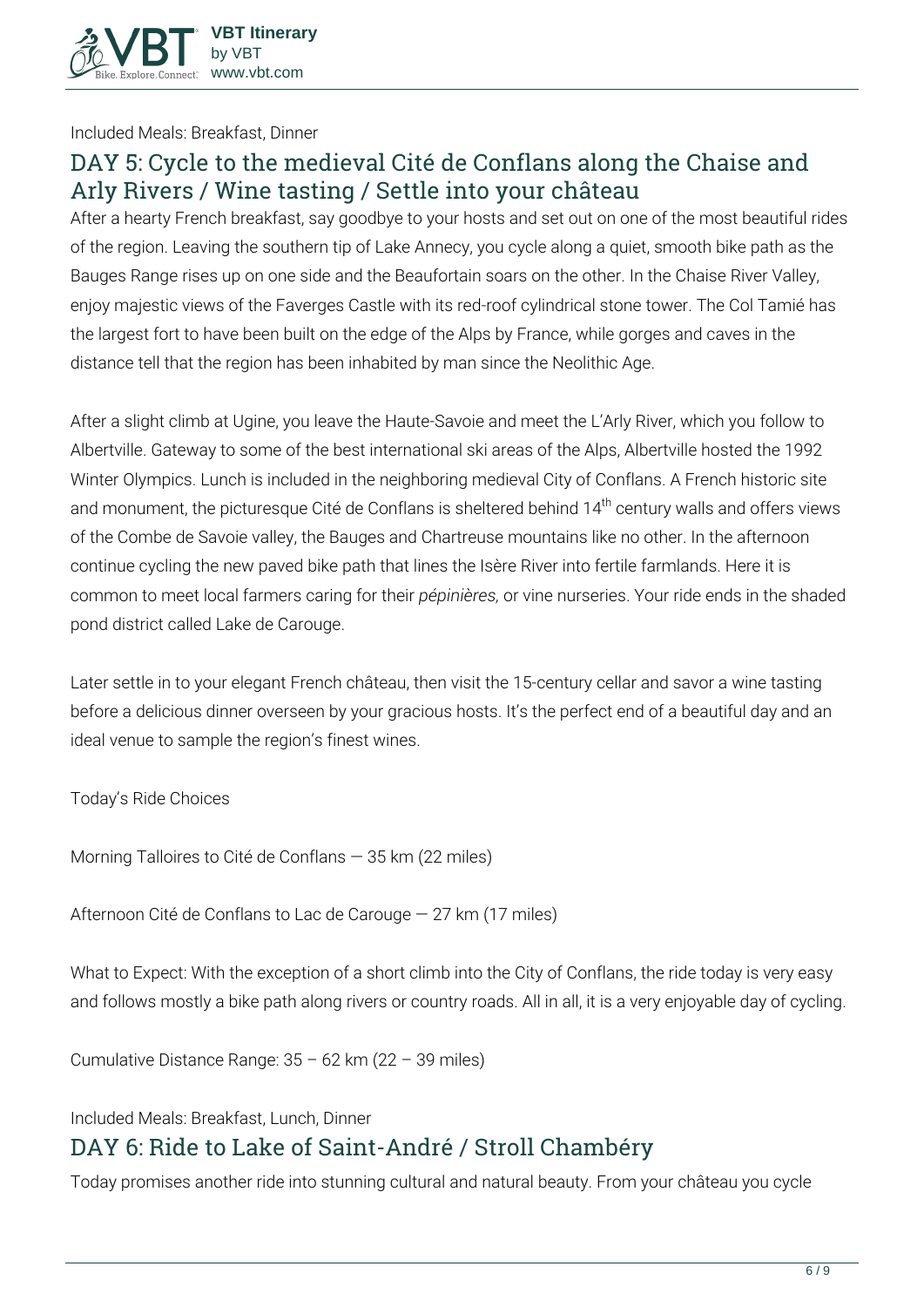

along gently rolling and scenic country roads, meandering through small charming villages and vineyards. You skirt the base of Mont Granier, a gigantic crag and the icon of this green region called Chartreuse, to the peaceful small Lake of Saint-André. Then you follow the course of the small L'Albanne River into picturesque Chambéry, boasting a rich history as the capital of the Kingdom of Savoy from the 13<sup>th</sup> to the 16<sup>th</sup> centuries. The Château des Ducs de Savoie still dominates the cityscape, nestled in a maze of medieval alleyways in the city center. You pause for lunch on your own here, taking time to also admire the  $15<sup>th</sup>$  and  $16<sup>th</sup>$ -century estates along the shop-lined rue Croix-d'Or.

Your return ride follows a different easy bike path. Avid riders may follow a scenic route with an opportunity to enjoy wonderful views of the distant Tarantaise peaks, some reaching more than 11,000 feet. The Col du Galibier in the sunny Maurienne valley with its 8,681 feet ranks with the Col de l'Iseran as one of the highest mountain passes in France. There stands a monument to Henri Desgranges, who initiated the Tour de France cycle race in 1903. Epic climbs are sure come to mind as you experience a bit of the captivating cycling of the Alps without the big hills.

Back at your château, there'll be time to relax by the swimming pool and prepare for a final festive dinner featuring French specialties of the region.

**Today's Ride Choices**

**Morning** Chateau de Challes - Lac Saint-André to Chambéry — 27 km (17 miles)

**Afternoon** Chambéry to Chateau de Challes — 9 km (5 miles) | Chambéry to Barby to Chateau de Challes  $Plus - 17 km (10 miles)$ 

**What to Expect:** Today's ride follows easy and paved rolling country roads to Lake of Saint- André and along vineyards, then a flat and paved bike path through shaded parks into the historic center of Chambéry. Entering the city, the path becomes a biking lane and you will ride on a short stretch of cobblestone. Expect some traffic into and out of Chambéry. The afternoon ride is mostly on a flat bike path back to the hotel. An extra 8 km loop includes a short and very gradual climb on the first hills of the Massif des Bauges. A not to miss loop, if you want to enjoy the views of the valley, Mount Granier, and southern Alps from a nice perspective.

**Cumulative Distance Range:** 9 – 44 km (5 – 27 miles)

## **Included Meals:** Breakfast, Dinner **DAY 7: Travel to Lyon / Free time / VBT Bicycle Vacation ends**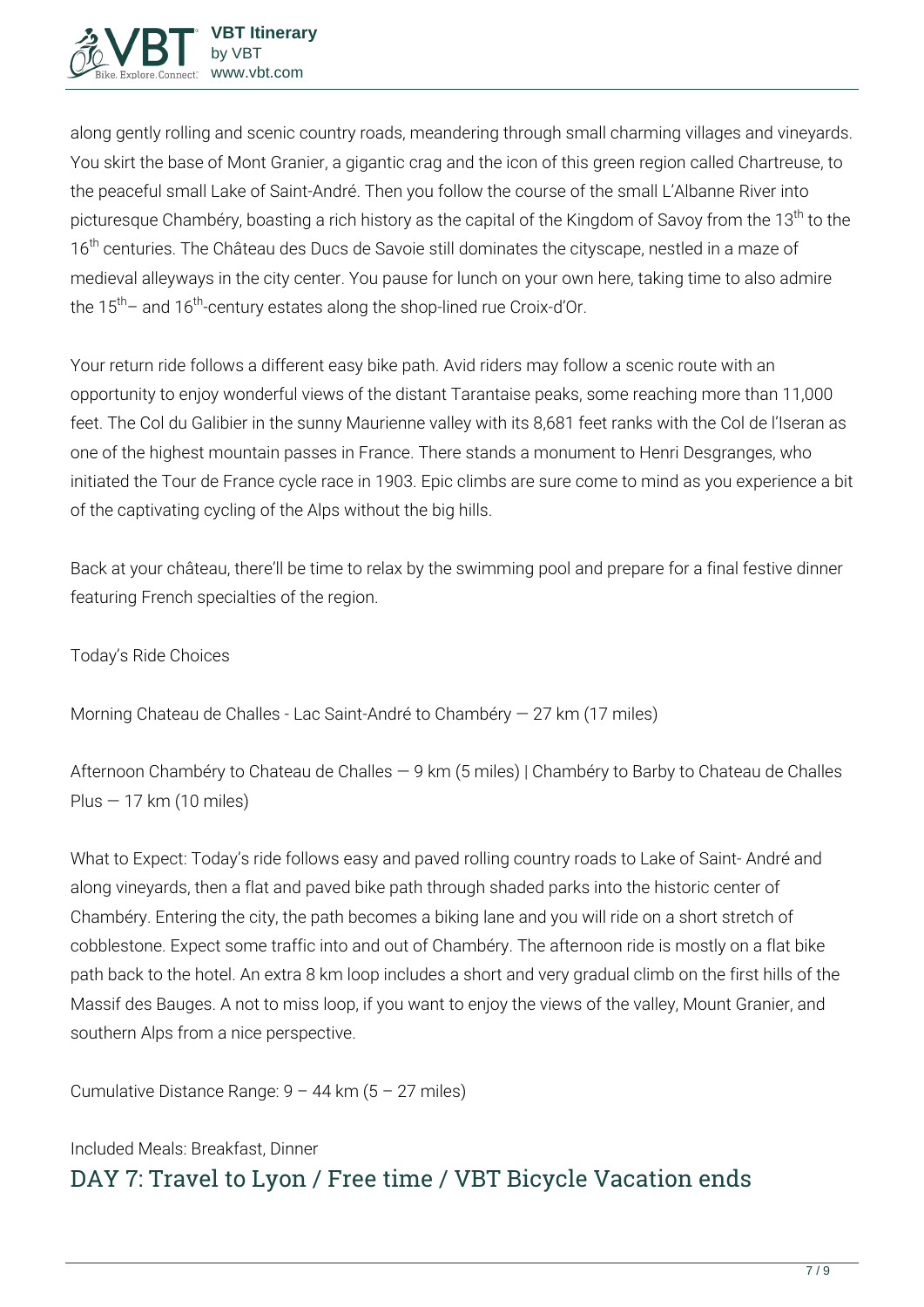

After an included breakfast, travel by private motorcoach to the Hotel Carlton Lyon MGallery by Sofitel in Lyon, arriving at approximately 10:30 a.m. Your vacation ends here. The hotel is a 5-minute walk from Metro Bellecour station, from where you can travel to the Lyon railway stations and Lyon's St. Exupery airport.

**Important:** Flight departures from Lyon prior to 2:30 p.m. are not recommended; those departing earlier must make transportation arrangements at their own expense from the last hotel in Chambéry/Challesles-Eaux (approximately 1.5 hours).

**Included Meals:** Breakfast

## **Accommodations**

May vary depending on departure date.

### Grand Hotel des Bains (Days: 1,2)

Located in the lush, green countryside of a stunning Swiss valley, the Grand Hotel des Bains boasts its own landscaped park festooned with flowers and rare sequoia trees. It is conveniently nestled between the Rhône River bike path and a steep rock massif. Natural underground thermal reservoirs feed the spa facility with 22 treatment rooms and hot spring pools, the latter complimentary to VBT guests. Sample a local Raclette in the chalet-style restaurant. Each of the 68 air-conditioned rooms is well appointed and recently renovated in a sleek, modern style.

### Abbaye de Talloires (Days: 3,4)

Centuries of history, a long list of celebrities who have stayed there such as Mark Twain, Paul Cézanne and Jean Reno amongst many others. Fine dining is assured with the gourmet restaurant and the light cuisine with the brasserie restaurant at lunch time during summer. The historical wine cellar is filled with hidden treasures. Rooms and suites, each one different from the other are offering breathtaking views. The completely renovated Spa of 200m² with domination of wood panelling and cosy atmosphere; the vaulted bar for romantic evenings; the pontoon equipped with beach beds to escape the everyday world, a wide choice of cultural and sporting activities and so many more. But, above all, it's the people who work here that make this hotel such a special place to stay, the Abbaye de Talloires is the only hotel in France to win twice ( 2009 and 2013 ) 4\* et 5\* Hotel Customers Trophy Award for its quality of service! L'Abbaye de Talloires is very proud to be awarded in January 2017 the 1st prize for the Best wine list in France in the category of Fine dining restaurants!

### Chateau de Challes (Days: 5,6)